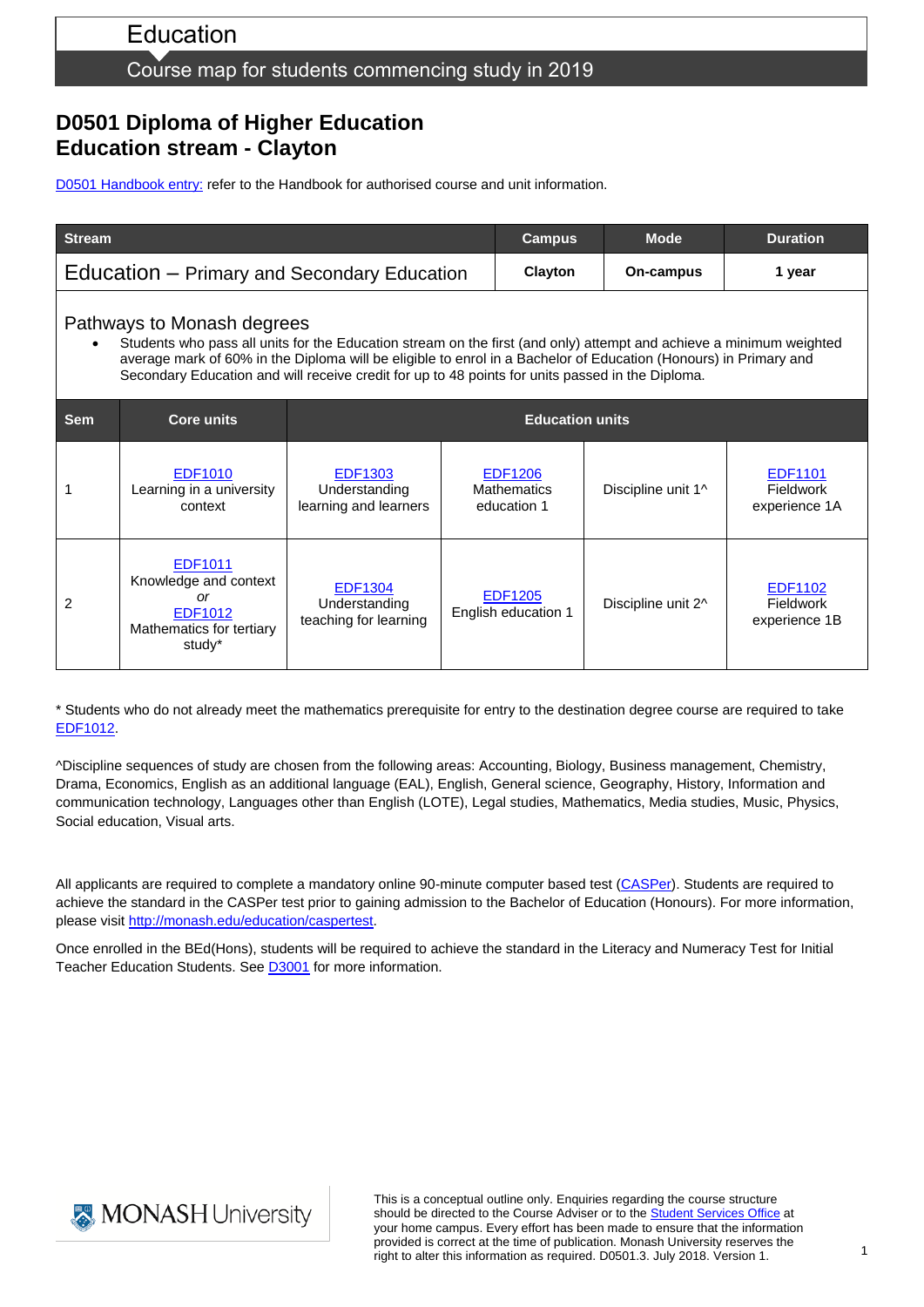# Education

## Course map for students commencing study in 2019

| <b>Stream</b>                                | <b>Campus</b>  | <b>Mode</b> | <b>Duration</b> |
|----------------------------------------------|----------------|-------------|-----------------|
| Education – Primary Education double degrees | <b>Clavton</b> | On-campus   | vear            |

#### Pathways to Monash degrees

 Students who pass all units for the Education stream on the first (and only) attempt and achieve a minimum weighted average mark of 60% in the Diploma will be eligible to enrol in a Bachelor of Education (Honours) double degree specialising in Primary Education and will receive credit for up to 48 points for units passed in the Diploma.

| <b>Sem</b> | <b>Core units</b>                                                                              | <b>Education units</b>                                   |               |               |                                                                             |
|------------|------------------------------------------------------------------------------------------------|----------------------------------------------------------|---------------|---------------|-----------------------------------------------------------------------------|
|            | <b>EDF1010</b><br>Learning in a university<br>context                                          | <b>EDF1303</b><br>Understanding<br>learning and learners | Major unit 1^ | Minor unit 1^ | <b>EDF1053</b><br>Primary<br>professional                                   |
| 2          | EDF1011<br>Knowledge and context<br>or<br><b>EDF1012</b><br>Mathematics for tertiary<br>study* | <b>EDF1304</b><br>Understanding<br>teaching for learning | Major unit 2^ | Minor unit 2^ | experience 1A<br><b>EDF1054</b><br>Primary<br>professional<br>experience 1B |

\* Students who do not already meet the mathematics prerequisite for entry to the destination degree course are required to take [EDF1012.](http://www.monash.edu.au/pubs/handbooks/units/EDF1012.html)

^Major and minor sequences of study are chosen from the partner degree course in the destination double degree, i.e. from Arts, Business, or Science.

All applicants are required to complete a mandatory online 90-minute computer based test [\(CASPer\)](https://takecasper.com/). Students are required to achieve the standard in the CASPer test prior to gaining admission to the Bachelor of Education (Honours). For more information, please visit [http://monash.edu/education/caspertest.](http://monash.edu/education/caspertest)

Once enrolled in the BEd(Hons), students will be required to achieve the standard in the Literacy and Numeracy Test for Initial Teacher Education Students. See [D3001](https://www.monash.edu.au/pubs/handbooks/courses/D3001.html) for more information.